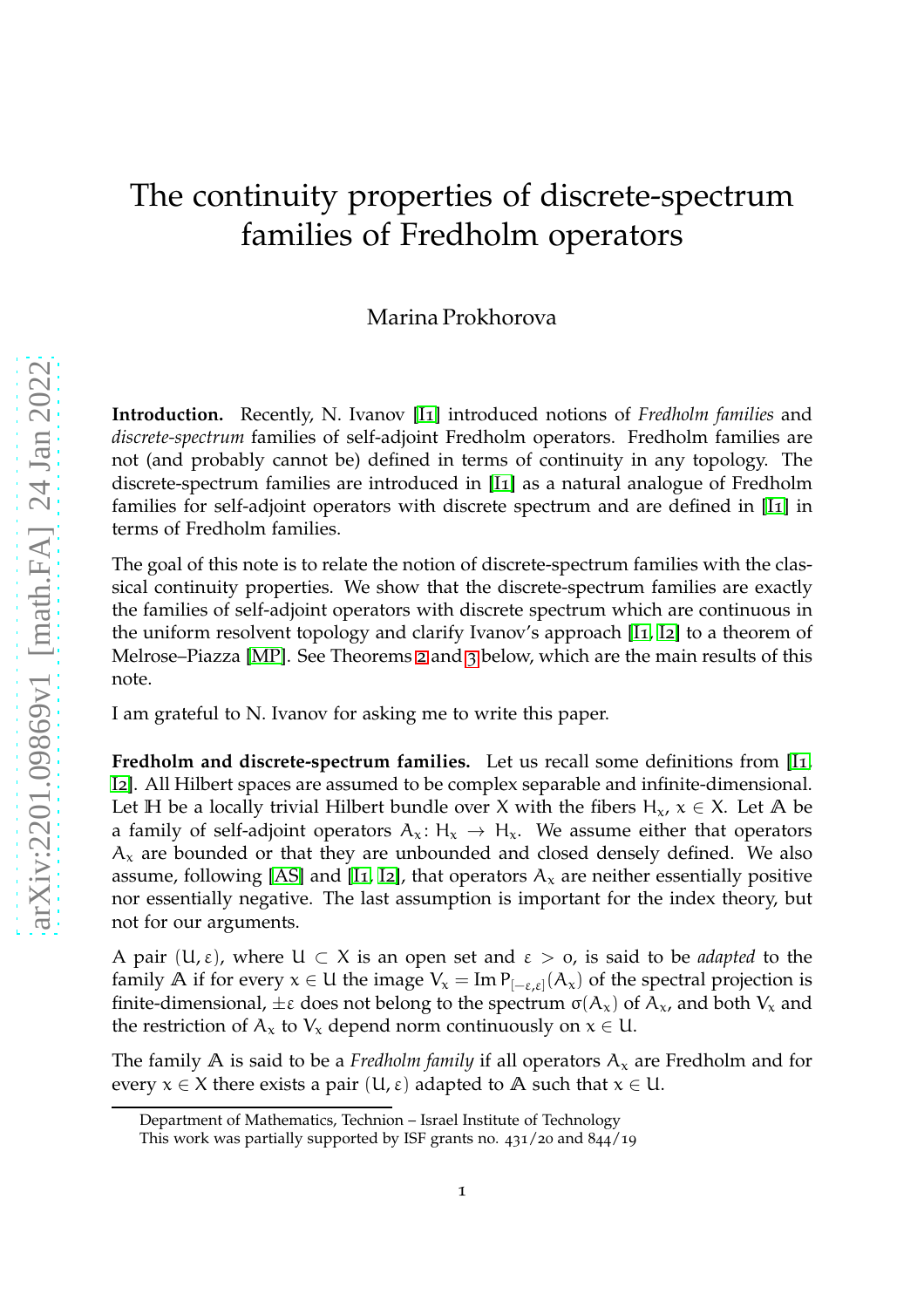The family A is said to be a *discrete-spectrum family* if for every  $\lambda \in \mathbb{R}$  the family of operators  $A_x - \lambda$  is a Fredholm family. Clearly, every operator  $A_x$  in a discretespectrum family has discrete spectrum and hence is an unbounded operator with compact resolvent.

<span id="page-1-1"></span>**1. Lemma.** *A family* **A** *of self-adjoint operators is a discrete-spectrum family if and only if for every*  $x \in X$  *and*  $b > 0$  *there is a pair*  $(U, c)$  *adapted to*  $A$  *such that*  $x \in U$  *and*  $c > b$ *.* 

*Proof.* Suppose that A is a discrete-spectrum family. Let us fix an arbitrary  $\lambda \in \mathbb{R}$ and choose a pair  $(U, c)$  adapted to A such that  $c > |\lambda|$ . Then there exists some  $\varepsilon > 0$ such that  $\lambda \pm \varepsilon \in [-c, c] \setminus \sigma(A_x)$ . By the standard properties of self-adjoint operators in a finite-dimensional space, there is a neighborhood  $U'\subset U$  of x such that  $(U',\epsilon)$  is adapted to  $A - \lambda$ . This prove the "if" part of the lemma.

Let us prove the "only if" part. Let  $x \in X$  and  $b > 0$ . Since  $A \pm b$  are Fredholm families, there exists c > b such that  $\pm c \notin \sigma(A_x)$ . By the definition of a discretespectrum family, for every  $\lambda \in \mathbb{R}$  there exists a pair  $(U_{\lambda}, \varepsilon_{\lambda})$  adapted to  $A - \lambda$ . By compactness, there exists a finite subset  $\Lambda \subset \mathbb{R}$  such that the intervals  $(\lambda - \varepsilon_{\lambda}, \lambda + \varepsilon_{\lambda})$ cover  $[-c, c]$  when  $λ$  runs over  $Λ$ . Let

$$
c^{-} = \min_{\lambda \in \Lambda} \{ \lambda - \epsilon_{\lambda} \} \quad \text{and} \quad c^{+} = \max_{\lambda \in \Lambda} \{ \lambda + \epsilon_{\lambda} \}.
$$

Then  $c^- < -c < o < c^+$  and the restriction  $A'_y$  of  $A_y$  to Im  $P_{[c^-,c^+]}(A_y)$  depends norm continuously on

$$
y\in U'=\bigcap\nolimits_{\lambda\in\Lambda}U_\lambda.
$$

Since  $\pm c \notin \sigma(A_x')$ , by the standard properties of finite rank operators they are also outside of the spectrum of  $A'_y$  for y belonging to some neighborhood  $U \subset U'$  of x. Then  $(U, c)$  is adapted to A. This proves the "only if" part.  $\square$ 

**Graph (uniform resolvent) topology.** Recall that the *graph topology* on the space of self-adjoint (closed densely defined) operators coincides with the *uniform resolvent topology*, that is, the topology induced by the map  $A \mapsto (A + i)^{-1}$  from the norm topology on bounded operators.

<span id="page-1-0"></span>**2. Theorem.** *A family* **A** *of self-adjoint operators is a discrete-spectrum family if and only if* **A** *is a graph continuous family of operators with compact resolvent.*

*Proof.* Since the statement is local, we can fix a local trivialization of **H** and consider all operators as acting in the same Hilbert space H.

If **A** is a graph continuous family of operators with compact resolvent, then  $A - \lambda$  has the same property for every  $\lambda \in \mathbb{R}$ . Since every graph continuous family of operators with compact resolvent is obviously Fredholm, this proves the "if" part.

Let us prove the "only if" part. Let  $x \in X$  and  $\delta > 0$ . By Lemma [1](#page-1-1), there is a pair (U, c) adapted to A such that  $c > \delta^{-1}$ . Let B<sub>y</sub> be the operator equal to  $(A_y + i)^{-1}$  on  $V_y = \text{Im } P_{[-c, c]}(A_y)$  and to zero on  $V_y^{\perp}$ . By our choice of c,

$$
\left\|(A_y+i)^{-1}-B_y\right\|<\delta
$$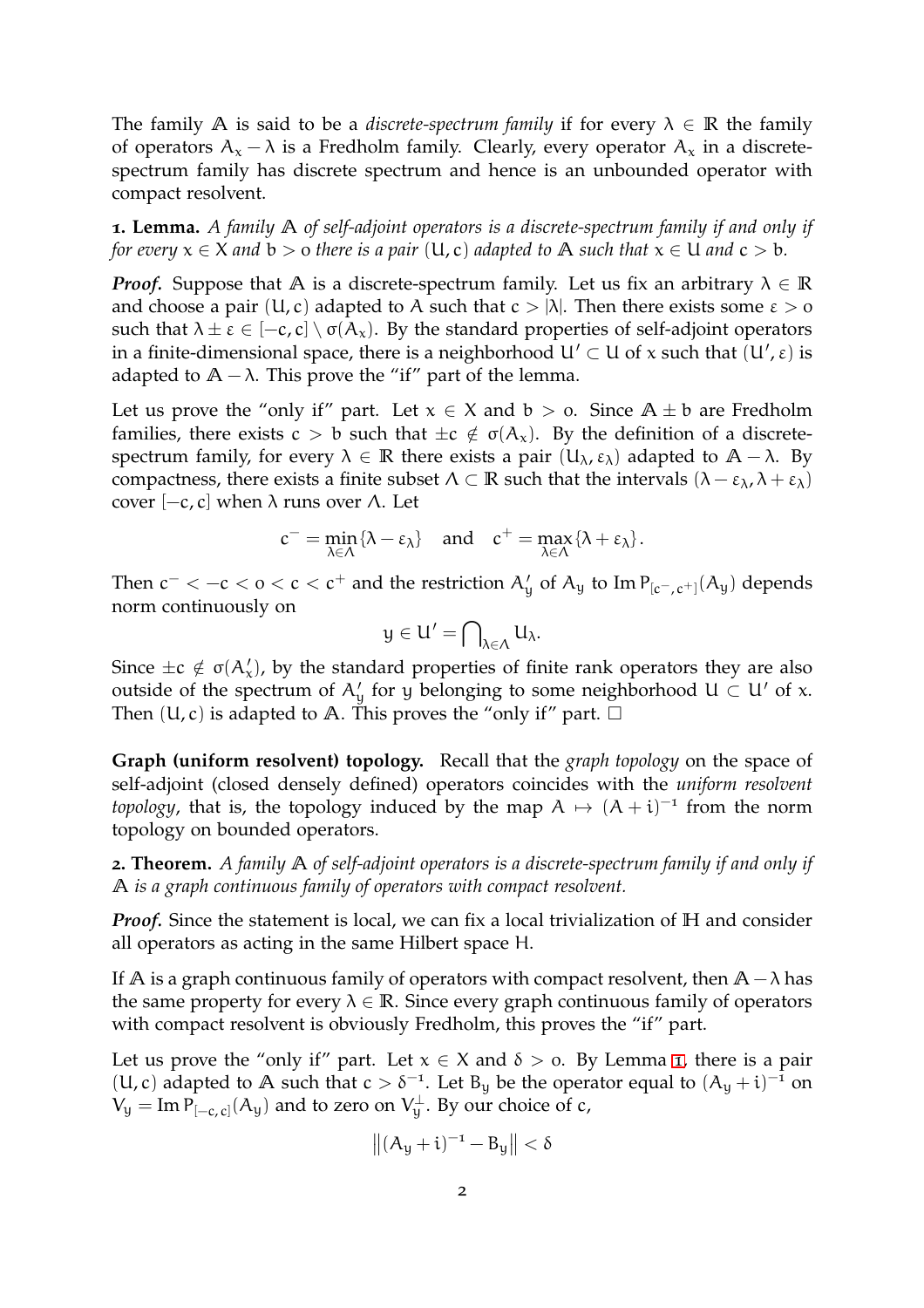for every  $y \in U$ . By the definition of an adapted pair,  $B_y$  continuously depends on  $y ∈ U$ . Let U' ⊂ U be a neighborhood of x such that  $\|B_y - B_x\| < \delta$  for  $y ∈ U'$ . Then

$$
\left\| (A_y + i)^{-1} - (A_x + i)^{-1} \right\| < 3\delta
$$

for every  $y \in U'$ . Since  $x \in X$  and  $\delta > 0$  were chosen arbitrarily,  $A$  is graph continuous. This proves the "only if" part.  $\square$ 

**Riesz topology.** Let  $\gamma: \mathbb{R} \to [0, 1]$  be the function defined by  $\gamma(t) = t(1 + t^2)^{-1/2}$ . The Riesz topology on self-adjoint (closed densely defined) operators is the topology induced by the *bounded transform*

$$
A\longmapsto \gamma(A)=A(\mathtt{1}+A^2)^{-1/2}
$$

from the norm topology on the space of bounded operators.

**Adapted trivializations.** Let us recall some further definitions from [I[1](#page-3-0)], [I[2](#page-3-1)]. A local trivialization of **H** over an open subset  $U \subset X$  is said to be *strictly adapted* to the family **A** if for every  $x \in U$  there exists a neighborhood  $U' \subset U$  of x and  $\varepsilon > 0$  such that  $(U', \varepsilon)$  is adapted to A and this trivialization takes the family of spectral projections  $P_{[\epsilon,\infty)}(A_y)$ ,  $y \in U'$  into a norm continuous family. A local trivialization of H over an open subset  $U \subset X$  is said to be *fully adapted* to the family  $A$  if it takes  $A_y$ ,  $y \in U$  to a Riesz continuous family. Clearly, a fully adapted trivialization is strictly adapted.

The family **A** is said to be a *strictly Fredholm family* if it is Fredholm and the Hilbert bundle **H** admits local trivializations strictly adapted to **A** over open subsets forming a covering of X. *Fully Fredholm families* are defined similarly.

<span id="page-2-0"></span>**3. Theorem.** *Let* **A** *be a discrete-spectrum family. Then every local trivialization strictly adapted to* **A** *is fully adapted to* **A***. In particular, every discrete-spectrum and strictly Fredholm family is fully Fredholm.*

*Proof.* Let us fix a strictly adapted to **A** trivialization of **H** over U and use it to identify Hilbert spaces  $H_x$ ,  $x \in U$  with H. Let  $x \in U$  and  $\delta > 0$ . There is a pair  $(U', \varepsilon)$ adapted to A such that  $x \in U' \subset U$  and the map  $y \mapsto P_{[\epsilon,\infty)}(A_y)$  is norm continuous on U′ . Using Lemma [1](#page-1-1) and decreasing U′ if needed, we get a pair (U′ , c) adapted to A such that  $x \in U'$ ,  $c > \varepsilon$ , and  $\gamma(c) > 1 - \delta$ . By the definition of an adapted pair, the spectral projection  $q_y = P_{(-c, c)}(A_y)$  and the restriction  $A'_y$  of  $A_y$  to the range of  $q_y$ are norm continuous on U′ . It follows that the families of spectral projections

<span id="page-2-1"></span>
$$
y \mapsto q_y^+ = P_{[c,+\infty)}(A_y) = P_{[\epsilon,\infty)}(A_y) - P_{[\epsilon,c)}(A'_y) \text{ and}
$$
  

$$
y \mapsto q_y^- = P_{(-\infty,-c]}(A_y) = 1 - q_y - q_y^+
$$

are norm continuous on U'. Let  $\mathsf{A}^{\scriptscriptstyle{-}}_{\mathsf{y}}$  and  $\mathsf{A}^{\scriptscriptstyle{+}}_{\mathsf{y}}$  be the restrictions of  $\mathsf{A}_{\mathsf{y}}$  to the ranges of projections  $\mathfrak{q}_{\mathrm{y}}^-$  and  $\mathfrak{q}_{\mathrm{y}}^+$  respectively. Then

(1) 
$$
\gamma(A_y) = \gamma(A_y^-) + \gamma(A_y') + \gamma(A_y^+).
$$